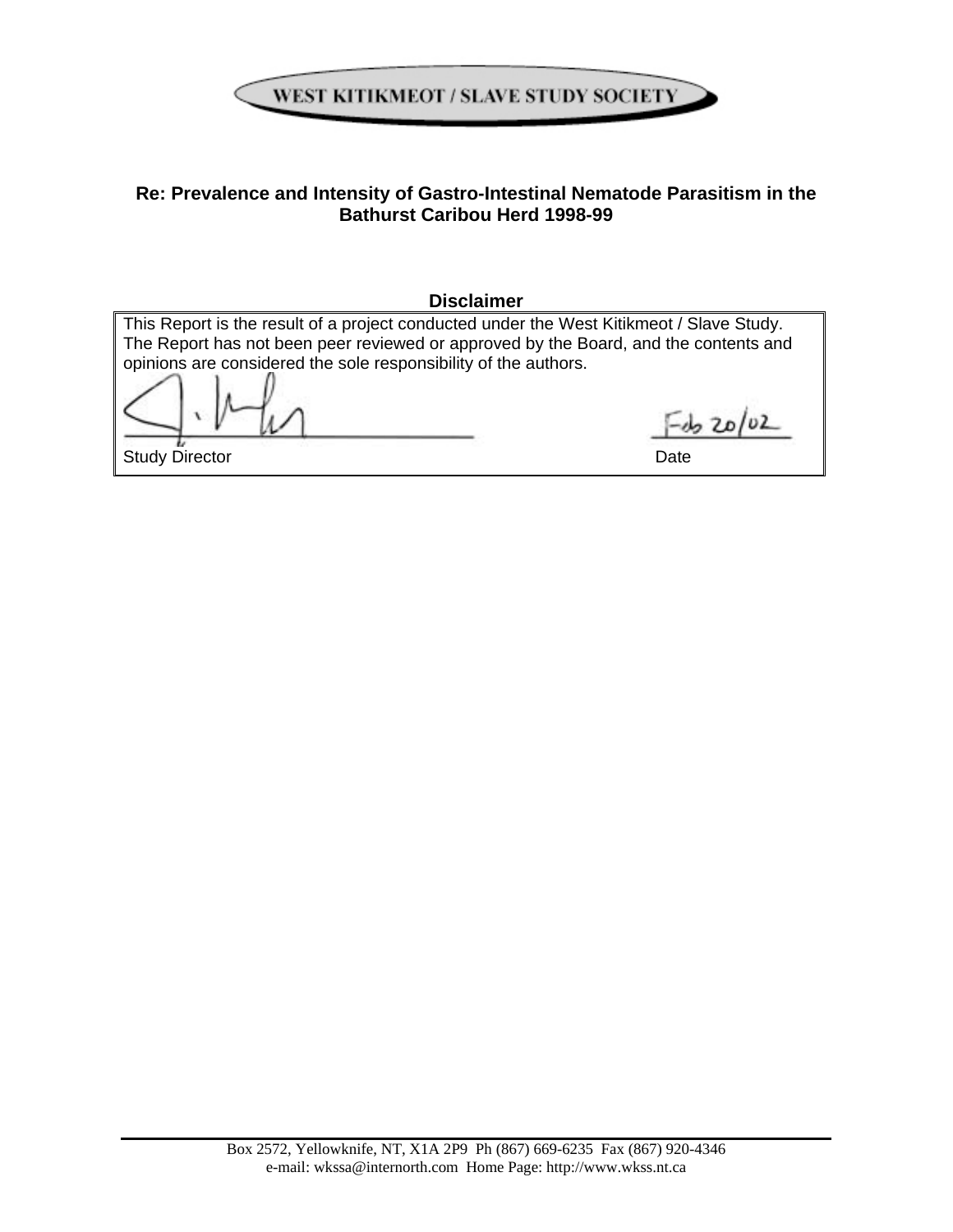# **Prevalence and intensity of gastro-intestinal nematode parasitism in the**

**Bathurst caribou herd 1998-99** 

 **Final Report to the** 

**West Kitikmeot Slave Study Society** 

Submitted By

Anne Gunn<sup>1</sup> and Judy Dragon<sup>1</sup>

<sup>1</sup>Wildlife and Fisheries Division, Resources, Wildlife and Economic Development, Government of the Northwest Territories, Yellowknife.

The contents of the report are the sole responsibility of the authors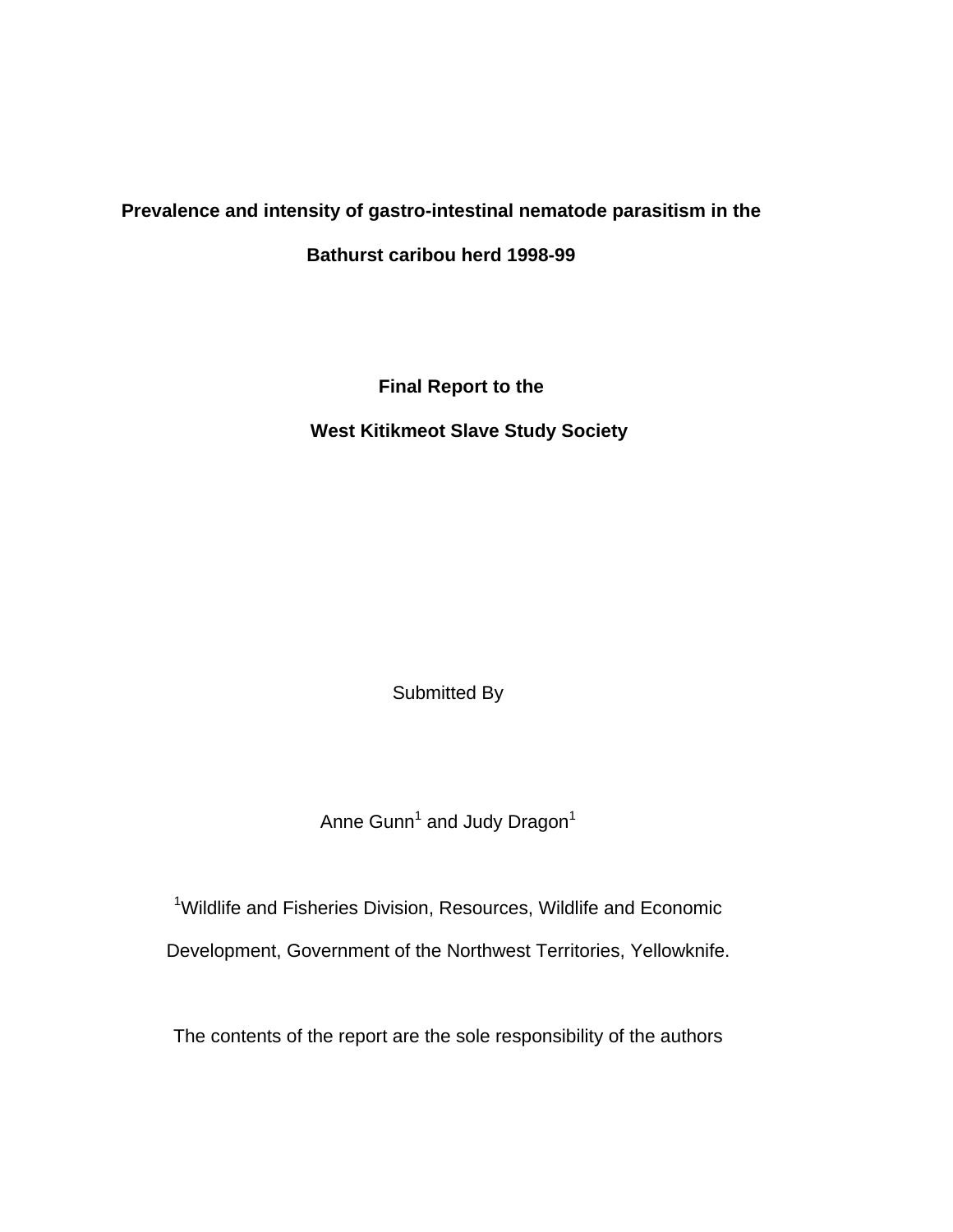#### **SUMMARY**

Ecologists are starting to investigate how parasite infections have subtle effects on foraging behavior as animals trade-off the risk of infection against selecting nutritious forage. We suggested that parasite infection may be a contributing factor influencing caribou calving ground ecology. We found that the prevalence of nematode eggs (*Ostertagia* spp) peaked in mid-summer but was also relatively high during pre-calving migration. The parasite eggs that were shed at the beginning of calving on the calving grounds hatched and larvae left the fecal pellets within 2 weeks. The cows and their newborn calves leave the calving grounds about the time that infectivity by the parasitic larvae increases from the relatively high but patchy density of fecal pellets on the calving grounds.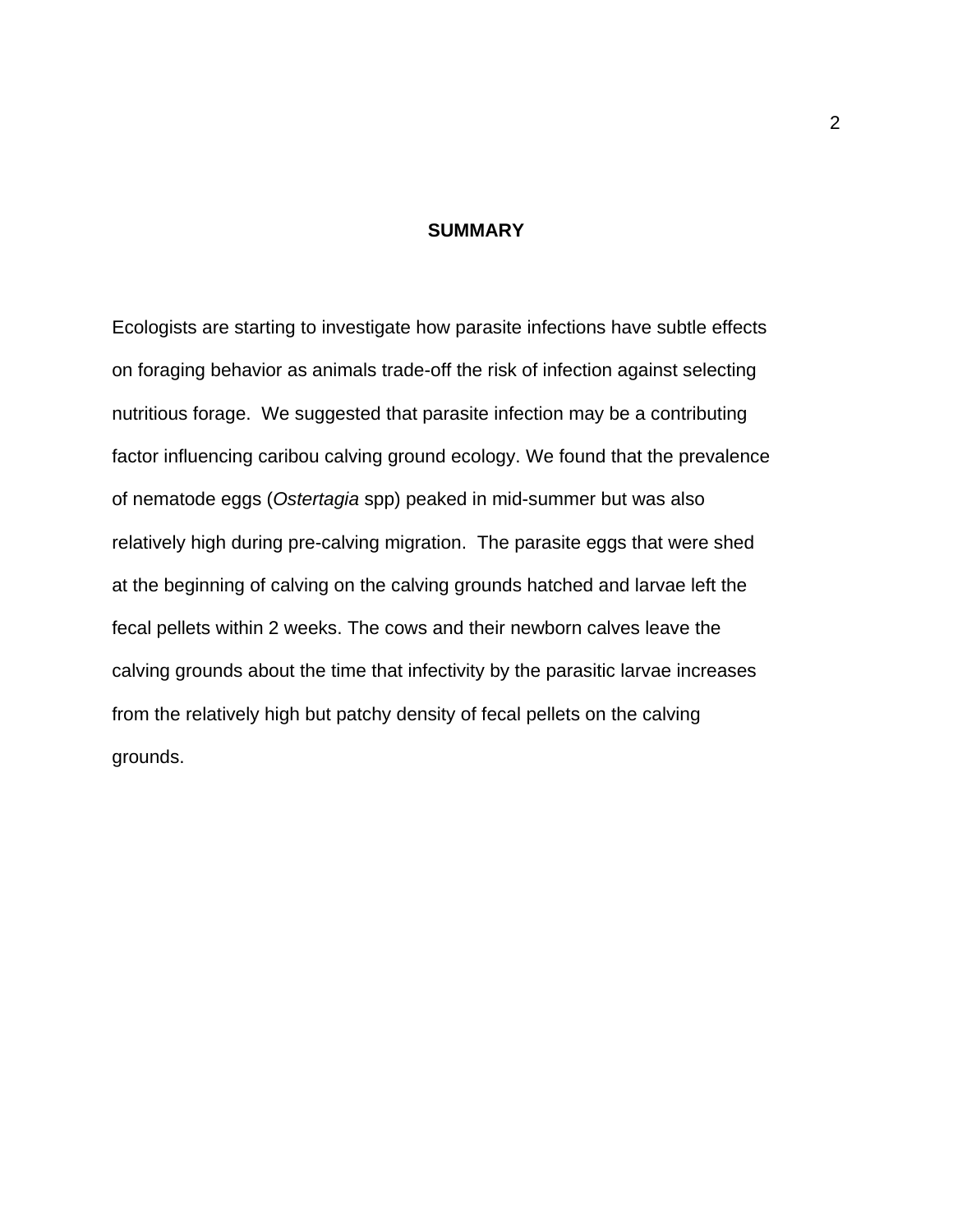### **ACKNOWLEDGEMENTS**

.

The West Kitikmeot Slave Study Society funded the study and we thank the WKSS Board for their continued support and John McCullum, Study Director, for his help. We thank Brent Wagner for his patient and thorough support at the Western College of Veterinary Medicine's parasitology laboratory. We thank Drs. Brett Elkin (Department of Resources, Wildlife and Economic Development), Lydden Polley and Susan Kutz (WCVM) for their technical advice.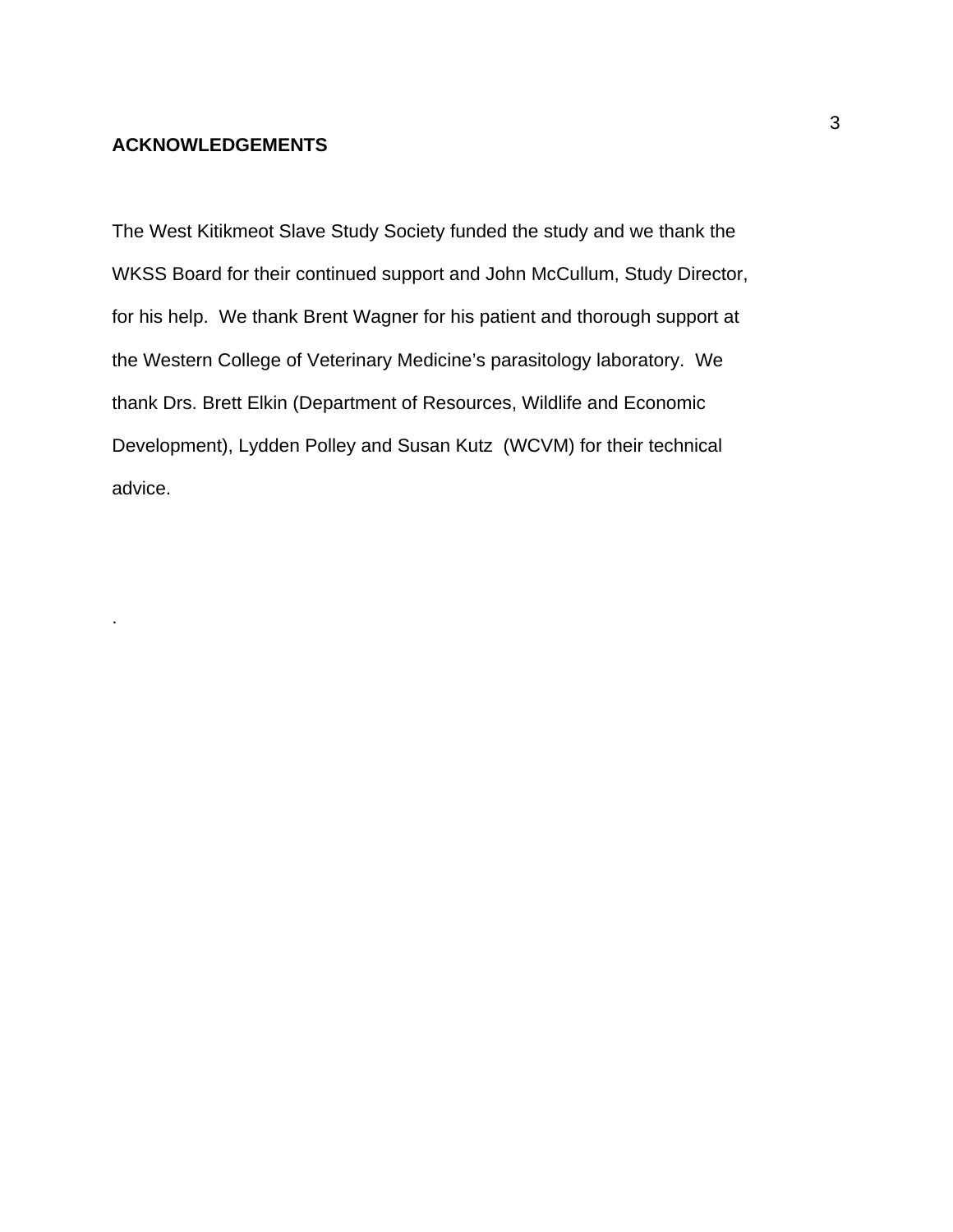# **TABLE OF CONTENTS**

| 2.1.1 Project history and changes to objectives.  8 |  |
|-----------------------------------------------------|--|
|                                                     |  |
|                                                     |  |
|                                                     |  |
|                                                     |  |
|                                                     |  |
|                                                     |  |
|                                                     |  |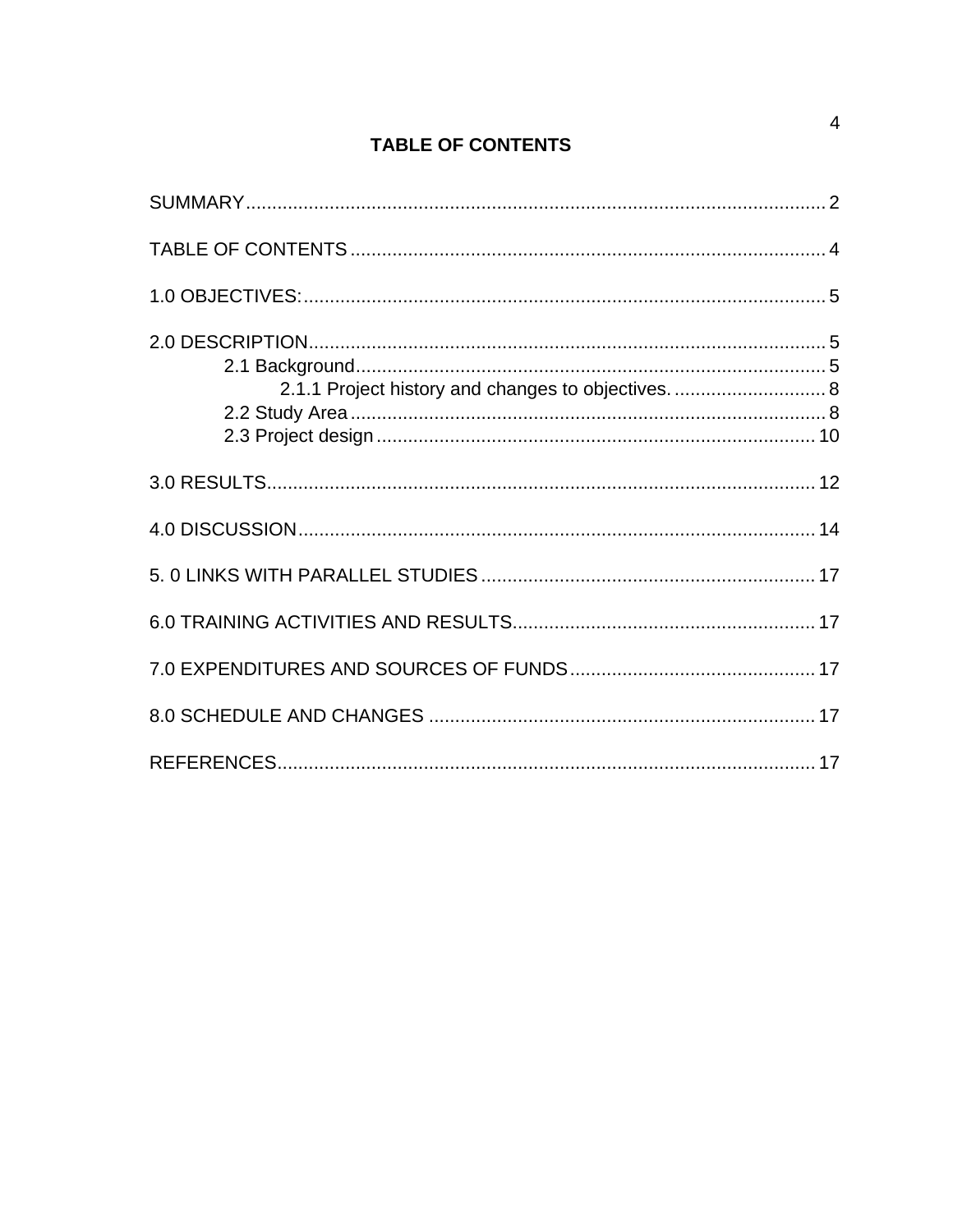#### **1.0 OBJECTIVES:**

Our objectives were to:

- 1) Estimate nematode parasite load for calving caribou (parasite prevalence).
- 2) Estimate the larval emergence during calving and evaluate overwinter larval survival in experimentally placed fecal pellets on the calving ground.
- 3) Evaluate the potential effect of climatic trends and variation on nematode larval survival.

### **2.0 DESCRIPTION**

#### **2.1 Background**

Caribou are present on the Bathurst calving grounds at high densities for a brief time during May and June. Caribou at the peak of calving reach estimated densities of 111 caribou/ $km^2$  which means that densities of their fecal pellets will be correspondingly high. Fecal pellets often harbor eggs from parasitic nematode worms and this is especially likely on the calving grounds. During the caribou host's calving and lactation, hormonal changes temporarily relax immuno-suppression allowing a surge in the parasitic nematode worm's egg production. This surge is a well-known phenomenon in domestic stock and leads to increased infections as the eggs hatch into larvae – the infective stage.

Potentially then the calving grounds with high densities of caribou and their fecal pellets may also have high densities of larval parasitic nematodes. Folstad *et al*. (1991)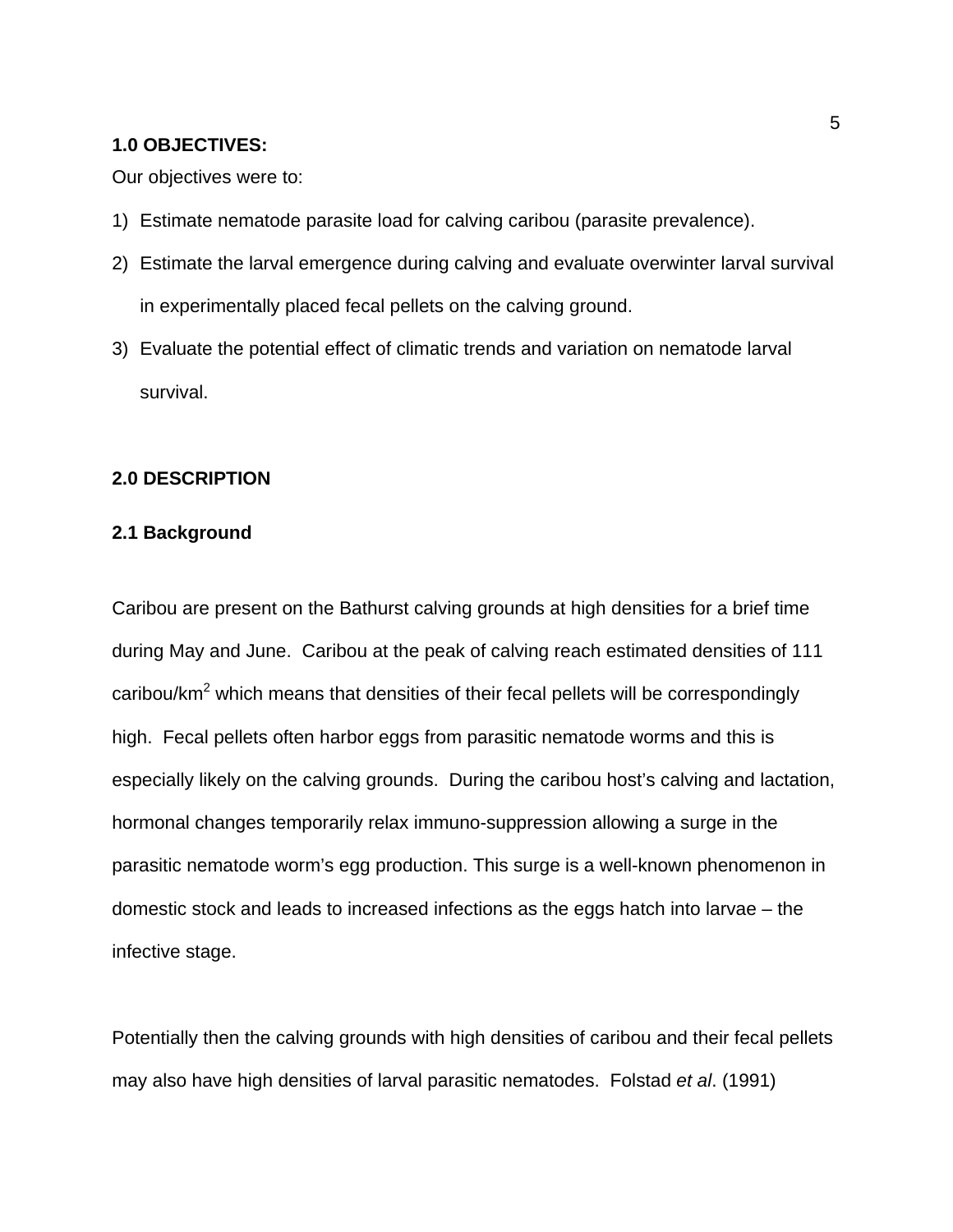commented that calving grounds "may develop into transmission foci for parasites, where females and their susceptible calves would experience intense parasitic transmission." We have hypothesized that if caribou respond to the high fecal and parasite densities by foraging away from those areas, that avoidance may be a contributing factor to progressive shifts in the annual locations of calving grounds (Sutherland and Gunn 1996, Gunn and Sutherland 1997). Fecal avoidance in domestic sheep is strongest with fresh dung (Hutchings *et* al. 1998). However, if foraging caribou respond to fresh fecal pellet concentration, then avoidance of high fecal and parasite densities may also be a factor in timing of postcalving migration away from the calving grounds and local movements within the calving grounds.

Among the nematode worms that parasitise the stomach of caribou and other hoofed animals is *Ostertagia*. *Ostertagia* is a major cause of parasitic gastritis in domestic cattle and sheep and infection leads to changes in protein metabolism and weight loss or even death. The adult worm is a reddish-brown worm up to 1 cm long but finer than the average human hair. The worms are found inside the abomasum (true stomach). The nematode eggs pass through the caribou's stomach and intestines and are shed in the fecal pellets. Within the fecal pellets, the eggs hatch, pass through two growth (larval) stages ( $L_1$  and  $L_2$ ). The third growth stage  $L_3$  larvae move from the fecal pellets onto the vegetation where a grazing caribou may accidentally eat them. The  $L_3$  growth stage infection depends on the weather being relatively warm and humid which is why the predicted effects of global warming could include changes in parasitic infection (Kutz 2000). The  $L_3$  larvae can also probably over winter and infect caribou the next calving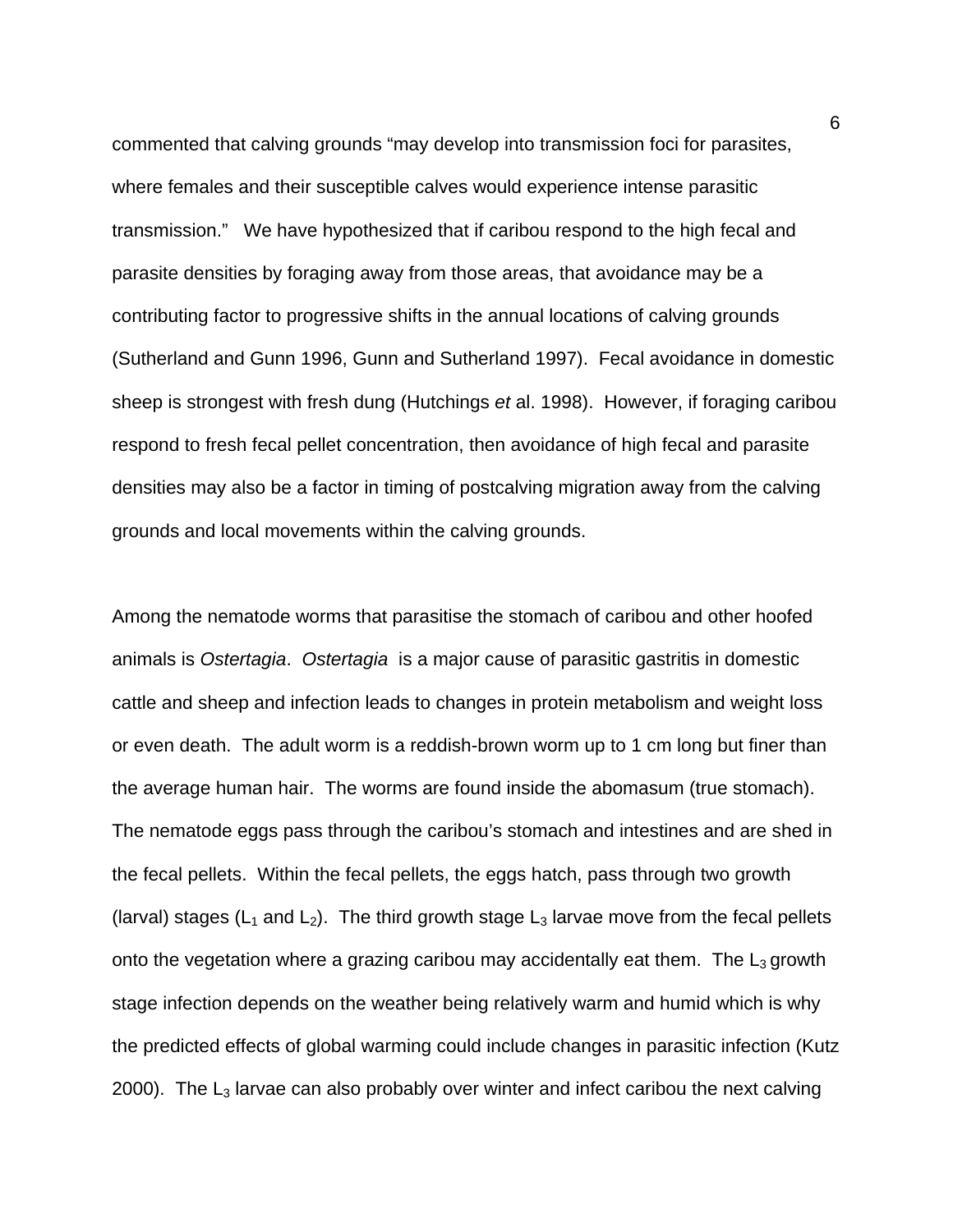season but this has not been confirmed for *Ostertagia* infecting caribou. Almost no specific information is available on *Ostertagia* nematode worms in barren-ground caribou.

Most ruminants are infected with intestinal parasites (summarized for North American ruminants by Hoberg et al. 2001). Wildlife mangers have conventionally rated parasites as unimportant (benign) unless they cause pathological disease (clinical parastism). By contrast, subclinical parasitism (no apparent signs of illness) is well documented in domestic stock to cause complex and subtle effects on the host's physiology. Relatively little is known about the effects of sub-clinical parasitism in caribou. Infection with *Osteragia* have been shown to reduced the appetite of reindeer (Arneberg *et al.* 1996).

Our interest in sub-clinical parasitism in caribou is the effect that parasitic infections have on forage selection. A recent paper concluded that domestic sheep could balance between the risks of being infected (avoiding fecal contaminated vegetation) against selecting for nutritious forage (Hutchings *et al.* 1999). The sheep's decisions were influenced by whether the sheep were already infected and whether they were particularly hungry. The sheep's select to avoid fecal contamination was stronger than their attraction for nutritious forage. Wild reindeer are also influenced by dung as to how they select foraging sites (van der Wal et al. 2000*a*). On Svalbard, reindeer grazed a lower proportion of grasses in plots experimentally treated with dung (similar to naturally occurring levels) compared to untreated plots. Nematode development was highest in the wetter habitats while dung deposition was higher on the drier sites suggesting that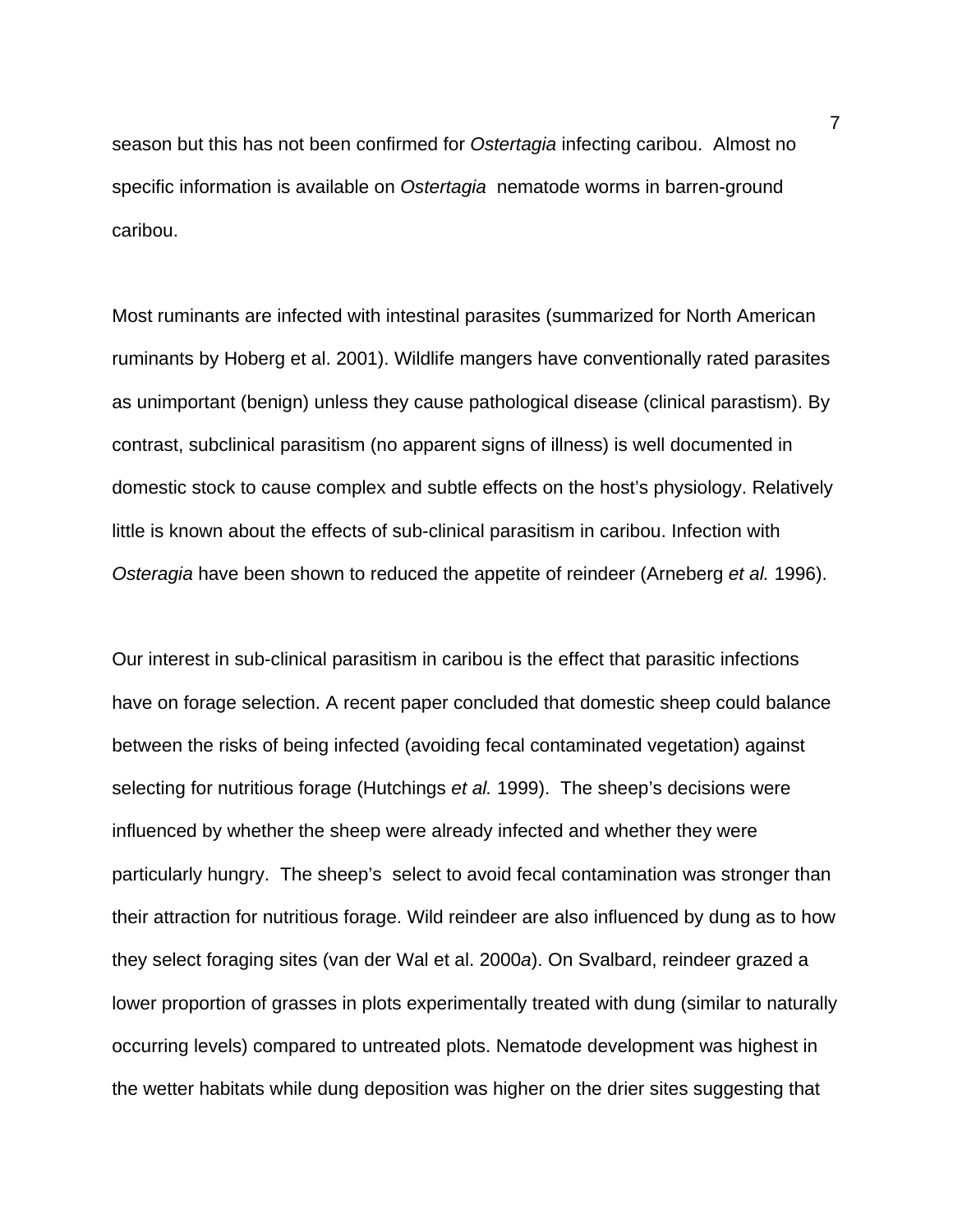dung density was an unreliable predictor for the risk of infection. As the reindeer selectively foraged in the wetter sites, which have greater forage quality and quantity, they may have traded off parasitism risk and forage quality (van der Wal et al. 2000*b* ). Factors that affect diet selection and forage intake are often regarded as pivotal to describing foraging ecology and distribution of ungulates (Trudell and White 1981, Spalinger et al. 1988, Bailey et al. 1996).

#### **2.1.1 Project history and changes to objectives.**

The project was originally proposed as part of the WKSS calving ground ecology project. However, we reported as a separate project because of the logistics of the sample handling and analyses were in Canada rather than Alaska as was the case for the other data collected under that project. Resources and field time available did not permit us to collect data for the third objective (Evaluate the potential effect of climatic trends and variation on nematode larval survival), however in the Discussion, we describe some possible effects and their mechanisms

#### **2.2 Study Area**

.

The Bathurst herd's seasonal range overlaps the Slave Geological Province (Figure 1) which is described in WKSS State of Knowledge Report (Sly *et al.* 1999). The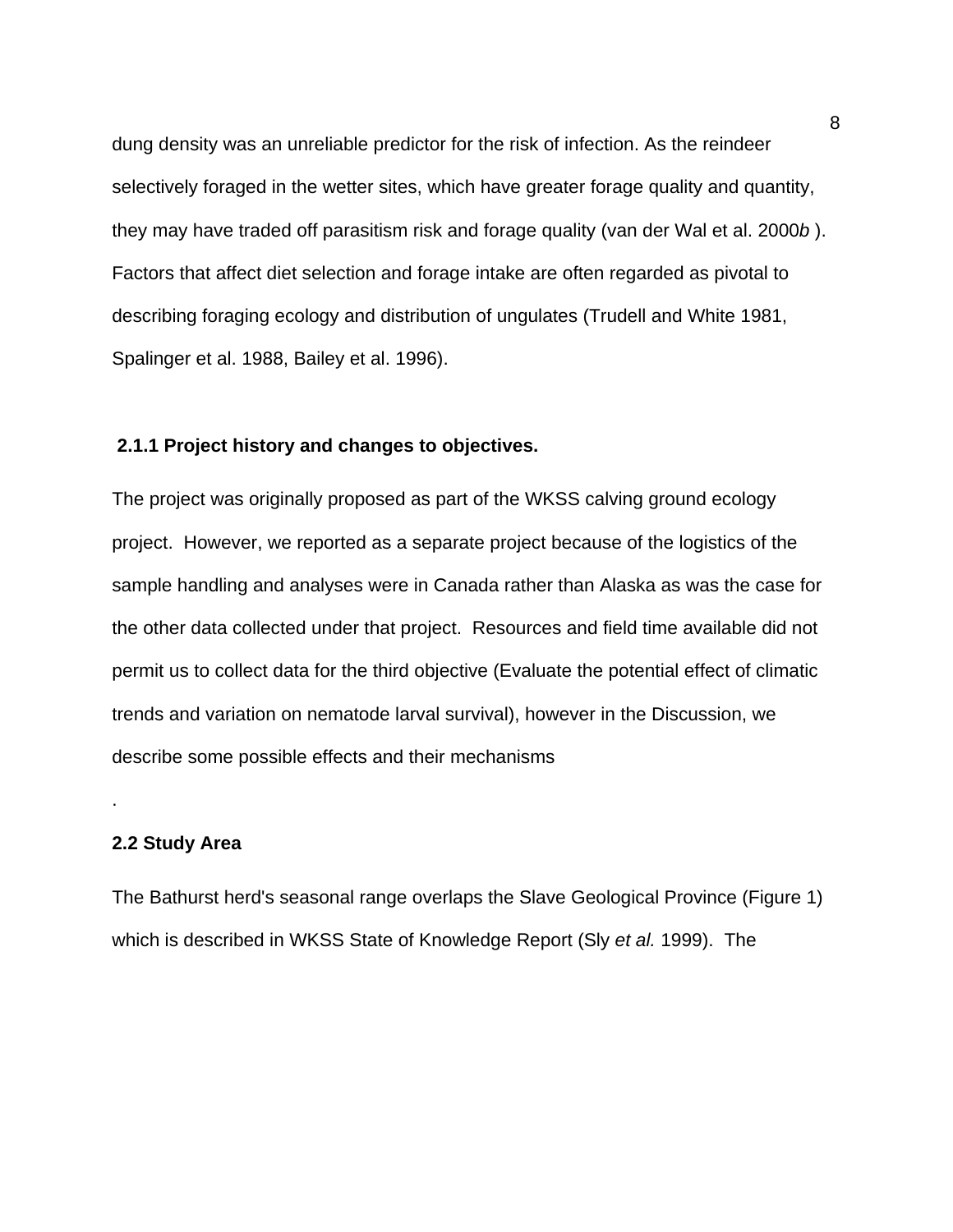

Figure 1. Study area of the West Kitikmeot / Slave Study Society (in blue) the Bathurst caribou herd's seasonal range (in black).

vegetation of the calving ground is described in the WKSS calving ground project final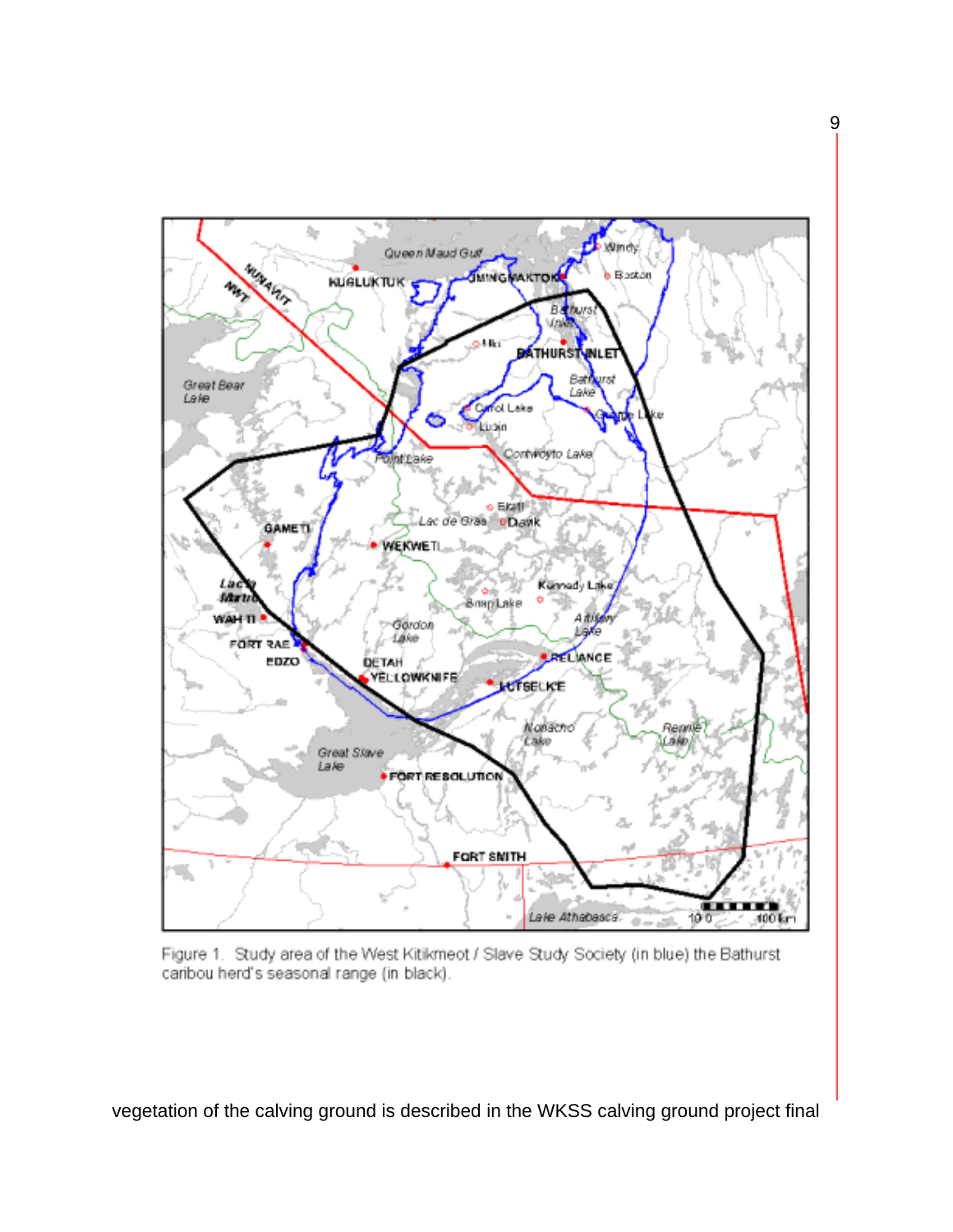report (Griffith *et al*. 2001). To record the weather on the calving ground, we had a remote weather station but damage by a grizzly bear prevented us from obtaining weather data for the site.

#### **2.3 Project design**

### **Nematode prevalence**

We defined the nematode parasite load for calving caribou as the proportion of caribou infected (prevalence) and as we could not directly sample individual caribou, we sampled fecal pellet groups as an indicator for the proportion of the caribou on the calving ground infected. We measured intensity of infection as the number of eggs or larvae per 5 grams of fecal pellets.

In June 1998, we collected pellet groups during the estimation of pellet density as an indicator to habitat selection which was part of the WKSS calving ground ecology project (Griffith *et al*. 2001). We collected enough fresh pellets in the immediate vicinity of the density estimation transects to ensure several samples of at least 10 g (wet weight) pellets each day. We kept the samples cool in the field camp, until we shipped them to Yellowknife where we divided them into paired samples. We froze the samples before sending one set of the paired samples to the Department of Parasitology, Western College of Veterinary Medicine, Saskatoon (the second set were a contingency for samples that might be lost in shipping). The lab used the Wisconsin flotation technique to count numbers of *Ostertagia* eggs/5 g of fecal pellets for one of each pair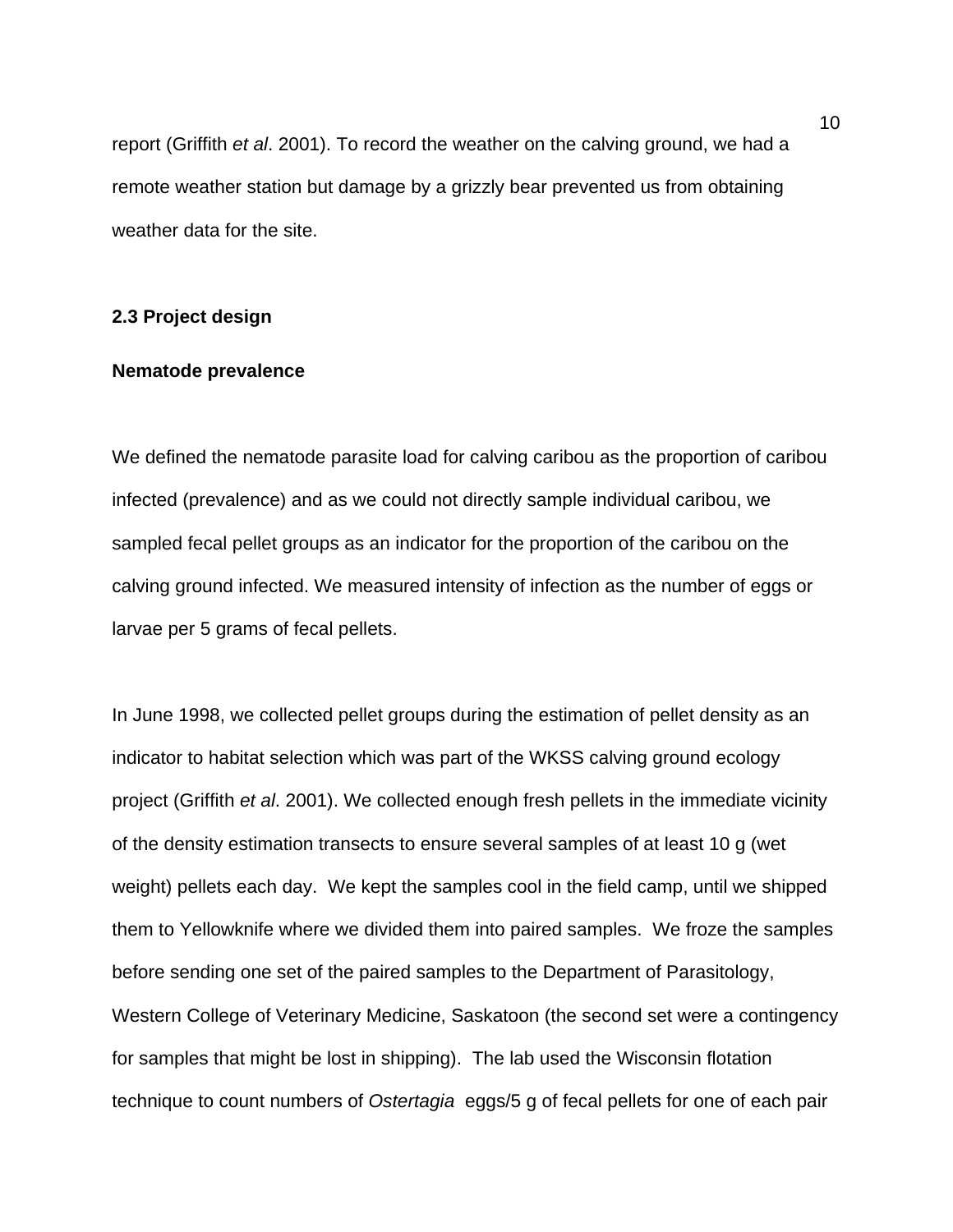of samples and Baermann's technique to count hatched larvae in the other sample of each pair. We counted both eggs and larvae as the eggs were hatching during the sampling period. We analyzed the data using SigmaStat<sup>®</sup> (Version 1.0, 1993) to obtain descriptive statistics (mean and standard error).

We also took advantage of other opportunities during the WKSS Seasonal Movements of the Bathurst caribou herd project (Gunn *et al.* 2001) to collect fecal samples during July and November 1999 to determine the seasonal output of *Ostertagia* eggs.

### **Larval emergence during calving 1998**

In 1998, we looked for fecal pellet groups from caribou cows as they arrived on the calving ground and were moving through the Wright River area. We marked 31 pellet groups with wooden numbered stakes on May 30. On 11 June, we either collected the whole pellet group if there were only a few pellets, or otherwise we collected half the pellets and clipped the vegetation to ground level in a 10 cm circle around the pellets to collect larvae that may have migrated from the pellets. The collected pellets were kept cool and sent for both egg and larval counts.

#### **Larval emergence during calving 1999**

On 30-31 May 1999, we collected 50 groups of pellets and divided each in half – one half was sent for egg counts and the other half was placed on moist tussock tundra marked with a wooden stake to determine the timing of larval hatching and migration. We collected the staked groups on 13-14 June 1999.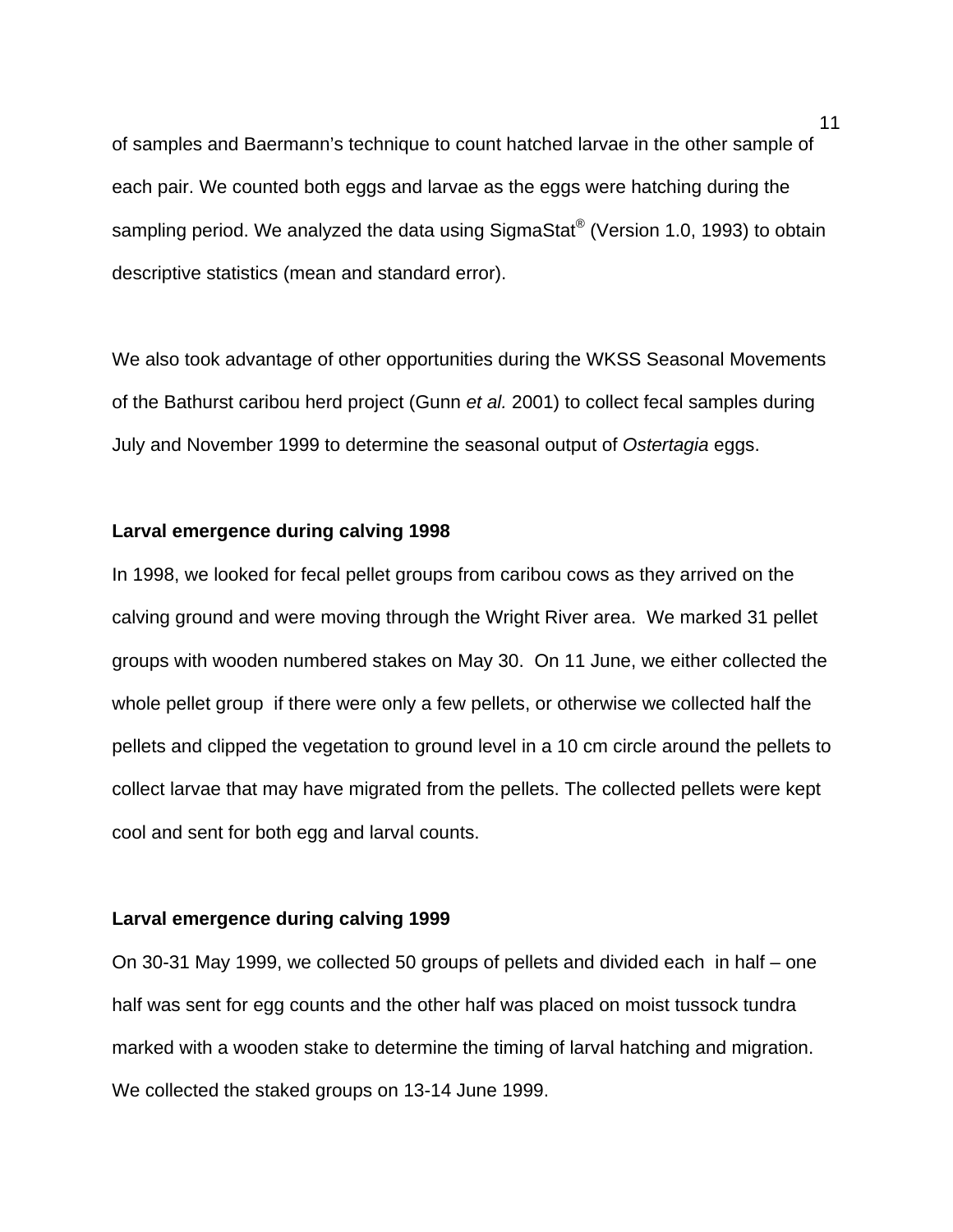#### **Over-winter larval survival**

We used two approaches to determine over-winter survival of larvae. Firstly, we used paired samples from individual fecal pellet groups to estimate larval abundance and compare it to abundance a year later after the pellets had over-wintered on the calving ground. In 1998, we used pellet groups that were had just been deposited (May 1998) from caribou cows as they arrived on the calving ground. As described above we sampled half the 31 groups in June 1998 and left 14 groups to be re-sampled in June 1999.

Our second approach was to use plastic buckets to restrict the migration of the nematode larvae (Kutz 2000). We collected fresh whole pellets group from different sites on the Bathurst calving ground, 6-9 June 1998 and half each group was held for analysis. We did not have enough samples to pair them between wet and dry sites. The other half was placed on the vegetation either within a plastic tub (to prevent emerging larvae from escape or outside the tub) as a control for any microclimatic changes within the tub. The tubs were approximately 30 cm in diameter and the bottoms had been cut out. We cut a plug of vegetation down to mineral soil, placed the tub in the hole and the vegetation plug into the tub before placing the lid (with holes) on the numbered tub.

### **3.0 RESULTS**

**Prevalence:** The prevalence of fecal pellets containing *Osteragia* eggs was 72% for the 89 groups of fecal pellets collected 6-8 June 1998 (Table 1); egg intensity was low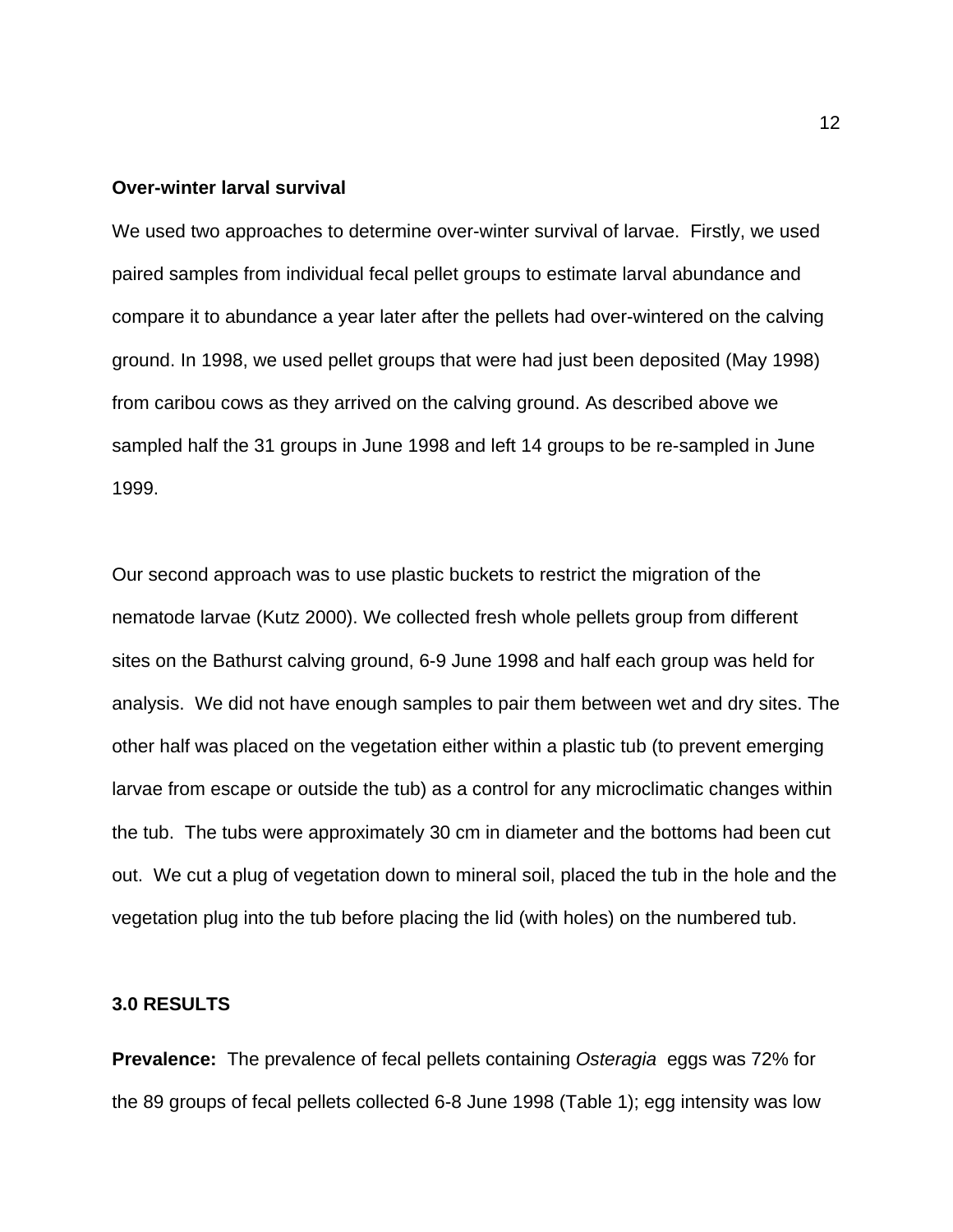$(9.3 \pm 1.6 \text{ SE eggs}/5g)$  and no larvae were found. However, our results on larval emergence (see next section) suggested that the low results in 1998 were because the eggs had hatched by 6-8 June and the larvae migrated onto the vegetation. In 1999, we collected and analyzed 50 pellet groups earlier (30-31 May 1999) and recorded a prevalence of 78% for 50 groups and the egg count was  $44.7 \pm 10.45$  SE eggs/5 g. By mid-July caribou were again shedding Ostertagia eggs but the shedding of eggs had ceased by early winter (Table 1).

Table 1. Seasonal prevalence (% pellet groups with *Ostertagia* eggs) and intensity (Mean  $\pm$  Standard Error counts eggs/5g of fecal pellet) on the range of the Bathurst caribou herd, NWT and Nunavut, 1998-99.

|                 | Prevalence (eggs) |    | Intensity (eggs/5 g) |                       |
|-----------------|-------------------|----|----------------------|-----------------------|
|                 | No.               |    | Mean                 | <b>Standard Error</b> |
|                 | pellet            | %  |                      |                       |
|                 | groups            |    |                      |                       |
| 6-8 June 1998   | 89                | 72 | 9.3                  | 1.6                   |
| 11 June 1998    | 31                | 6  |                      |                       |
| 30-31 May 1999  | 50                | 78 | 44.7                 | 10.45                 |
| 13-14 June 1999 | 50                | 4  | < 0.1                |                       |
| 24 July 1999    | 40                | 98 | 120.4                | 16.49                 |
| November 1999   | 50                | 0  | 0                    |                       |

### **Larval emergence 1998**

We found that only 3 of 31 samples deposited by cows in late May 1998 and collected by us on 11 June contained eggs (1, 1, 1 eggs) and no larvae suggesting that the eggs had hatched and the larvae migrated onto the vegetation.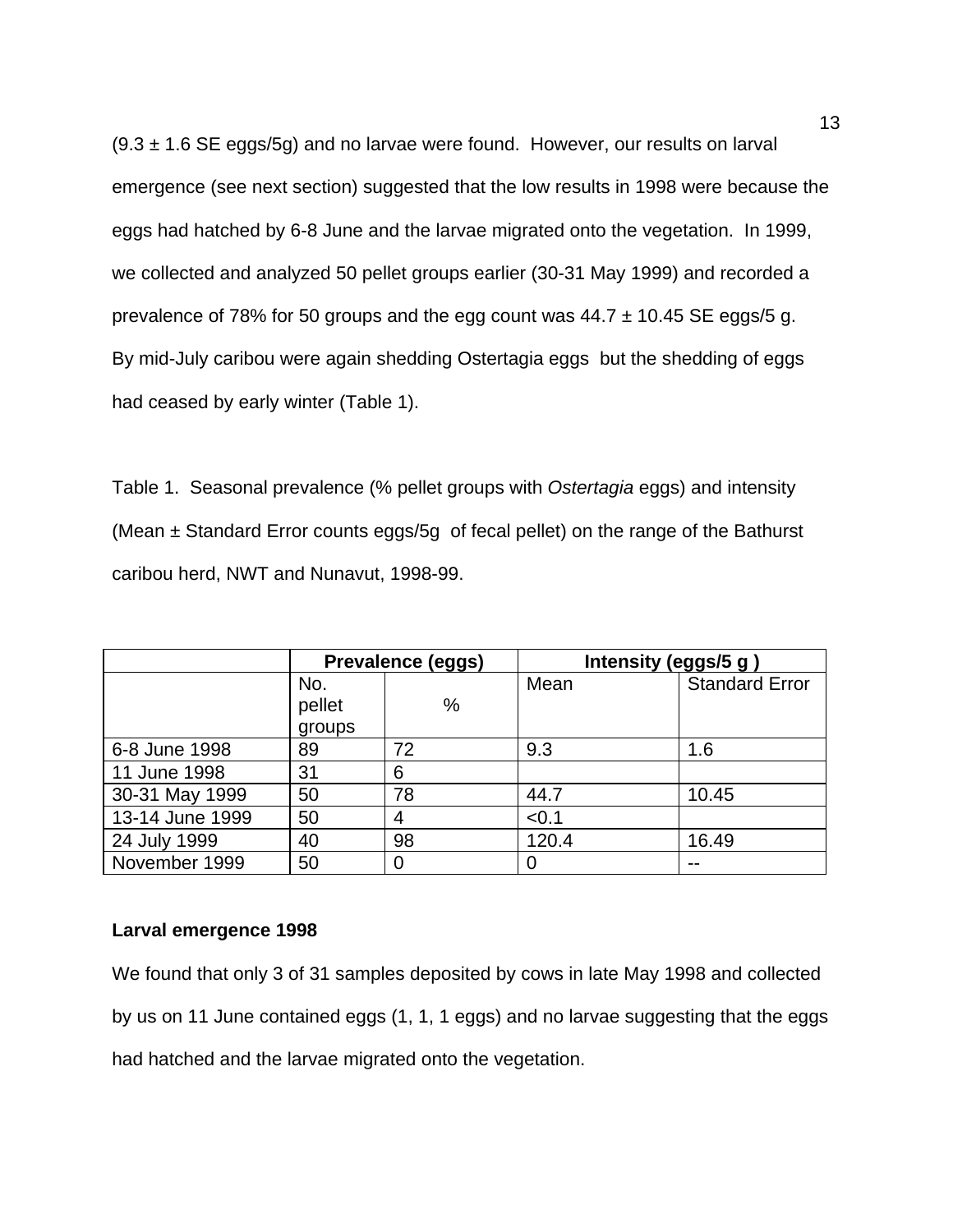#### **Larval emergence 1999**

Prevalence of *Ostertagia* eggs in half of each fecal pellet group collected 30-31 May 1999 was 78% and the count of eggs/5 g was 44.7± 10.45 (Table 1). However, by 13- 14 June 1999, when we re-sampled the other half of the fecal pellets, egg prevalence in the other half of the pellet groups had dropped to 4% with intensity <0.1 egg/5 g and the eggs were larvated. The counts from the Baermann's for larvae was low: 16% prevalence and intensity <0.1 larvae/5 g suggesting that the eggs had hatched and rain had washed the larvae onto the vegetation.

### **1998-99 Overwinter larval survival**

We did not re-sample the 31 groups staked and sampled in June 1998 again in June 1999 (as originally planned) because the June 1998 results from half those groups suggested the eggs had already hatched and the larvae migrated. We also had problems using the buckets to sample over-winter survival. Only 7 of 17 pellet groups inside the buckets and 5 of 20 pellet groups outside the buckets had *Ostertagia* eggs and intensity was low (12  $\pm$  8.2 SE eggs/5 g). We did not find larvae but we suspect, in hindsight the lack of larvae was the result of freezing the sample which may have killed the third stage larvae. Given those 1998 results we did not resample the pellet groups or vegetation in June 1999 although we did remove the buckets.

### **4.0 DISCUSSION**

Our results demonstrate that caribou cows and their newborn calves on the Bathurst calving grounds are potentially exposed to re-infection by a common gastro-intestinal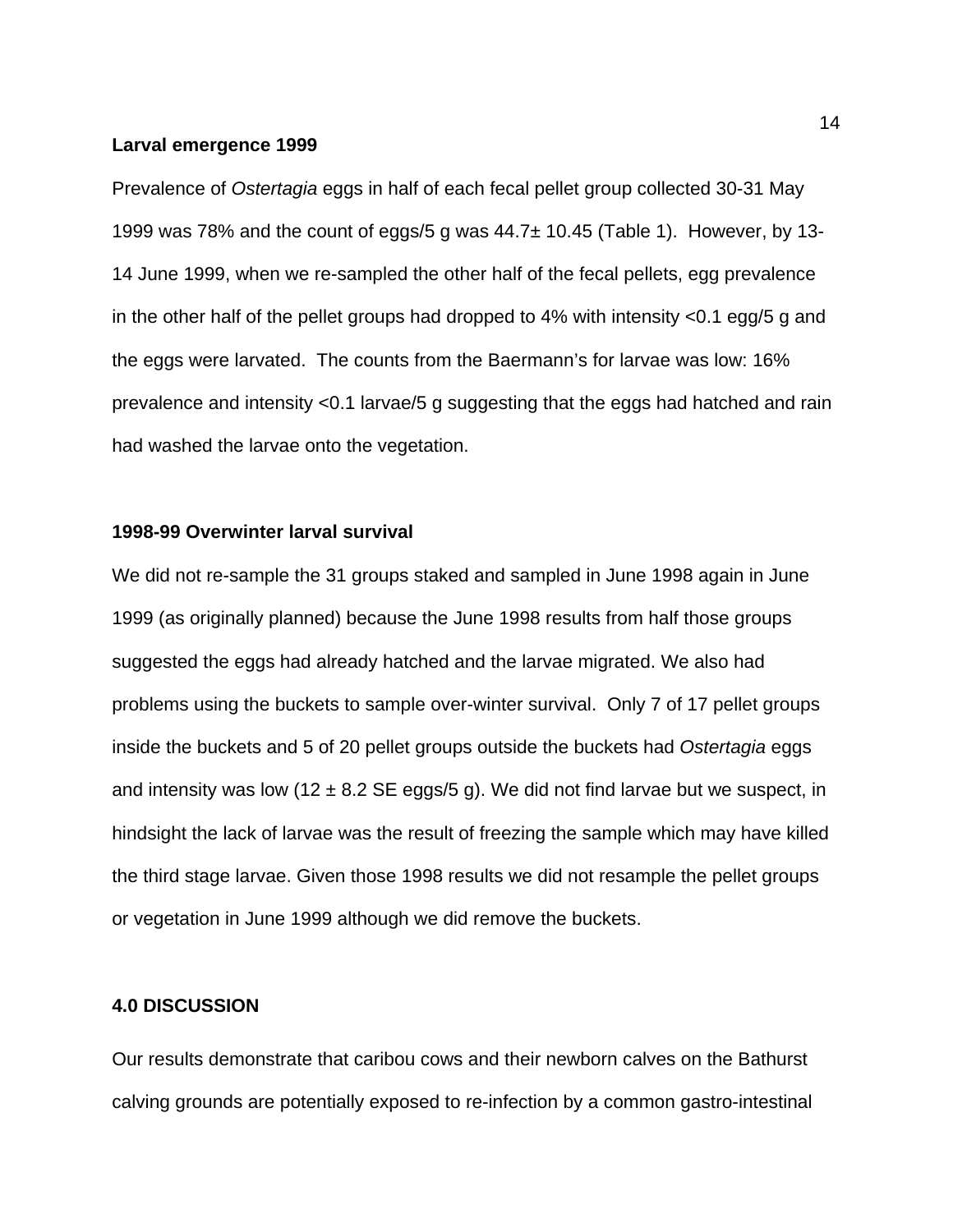nematode parasite (*Ostertagia* spp.). The cows and calves migrate away from the calving grounds within the timing of Ostertagia larval emergence. The timing of the emergence of the 3<sup>rd</sup> stage larvae (the infective stage) is the end of the second week of June and the initiation of postcalving migration annually varies but is as early as 6 June in 1998 (a warm calving season with early plant green-up, Gunn et al. 2001) and extends toward late June in other years.

Parasitic nematode emergence and survival are influenced by temperature and humidity (for example, Armour 1980 Kutz 2000). Predictions for global climate change include warmer summers with more precipitation and cloud cover (Maxwell 1992) which are those conditions which would favour nematode larval survival and an extended or more intense period of infectivity. Already, a likely signal for global climate change is detectable on the Bathurst caribou's calving grounds as the effect of a trend in warming temperatures and green-up of the vegetation (Griffith et al. al 2001).

Our results are a preliminary step toward understanding how parasitism may be a factor in caribou ecology especially the timing of postcalving migration away from the calving grounds and shifts in calving grounds. We recognize that this is a preliminary result in a field that is only just beginning to be recognized – the role of sub-clinical parasitism and host foraging ecology (reviewed in Gunn and Irvine submitted). However, we suggest that demonstrating that the *Ostertagia* third stage larval emergence within the time when the caribou cows and their newborn calves are on the calving grounds is a significant result.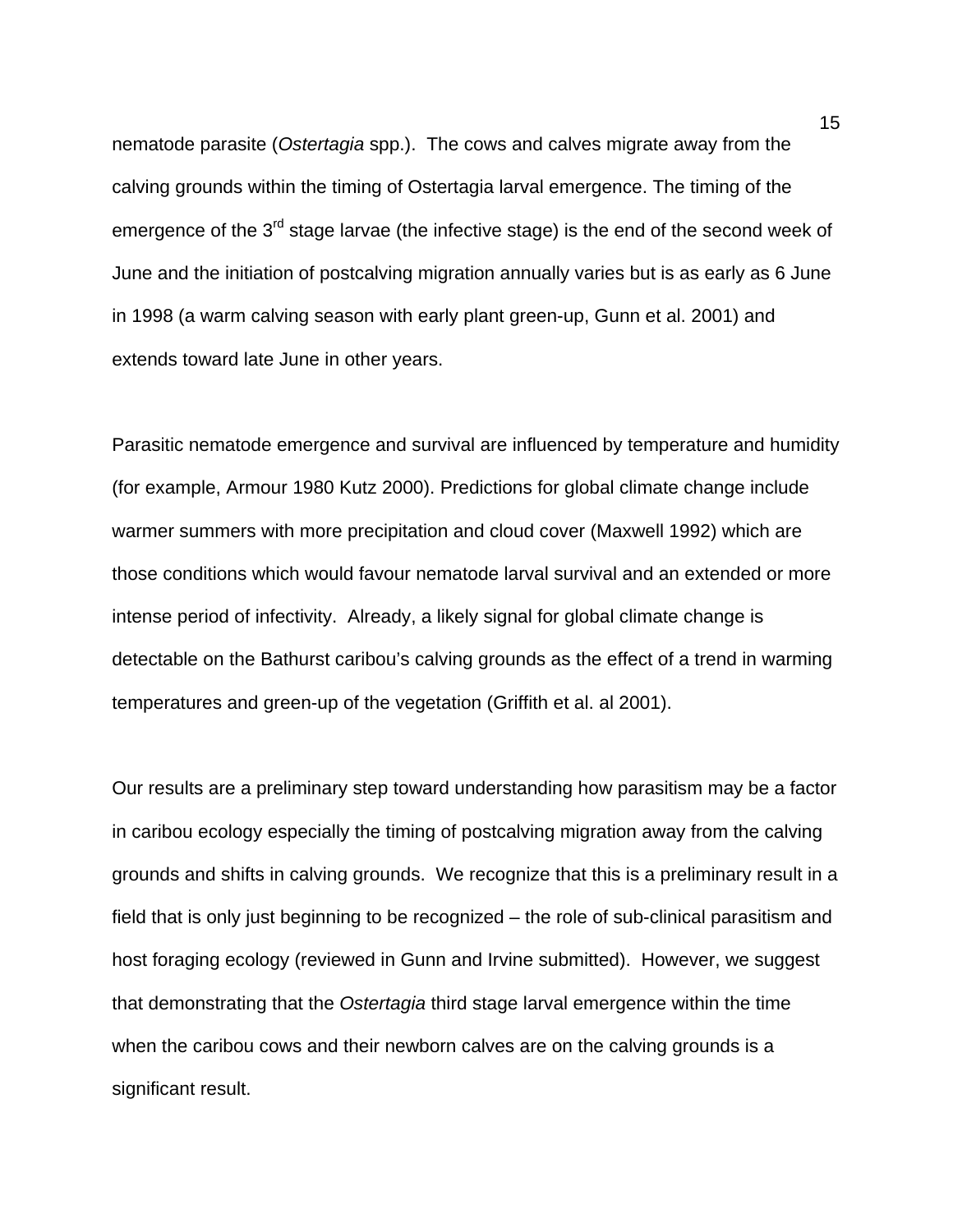We were unable to determine if eggs or the earlier larval stage were able to over-winter although we suspect that it is possible based on research from wild reindeer (*Rangifer tarandus platyrhynchus*) on Svalbard (Irvine *et al. 2000*). The intensity of infection that we recorded was relatively low, but Halvorsen *et al* (1999) suggested that on Svalbard, reindeer parasites are longer-lived than in domestic stock and they estimated that only 26 larvae/day are necessary to reached observed levels of infection. Therefore it is possible that arctic ungulates, can pick up and tolerate persistently high levels of infection which would not be observed in the domestic situations. We have also only reported on Ostertagia but caribou are infected with other parasites and the timing of their like-histories and timing of infection varies between even related nematode species (Irvine *et al.* 2000).

Theoretical models have revealed how parasites can affect population dynamics (Anderson and May 1978) and a recent empirical study of wild Svalbard reindeer is beginning to confirm that parasites may be sufficient to cause these patterns (Albon et al., In press). The significance of this for wildlife is that firstly, sub-clinical parasitism has both explanatory and predictive power in the complexities that drive population dynamics. And secondly, parasitism is a factor to be accounted for in the experimental design especially in studies of diet and foraging behavior.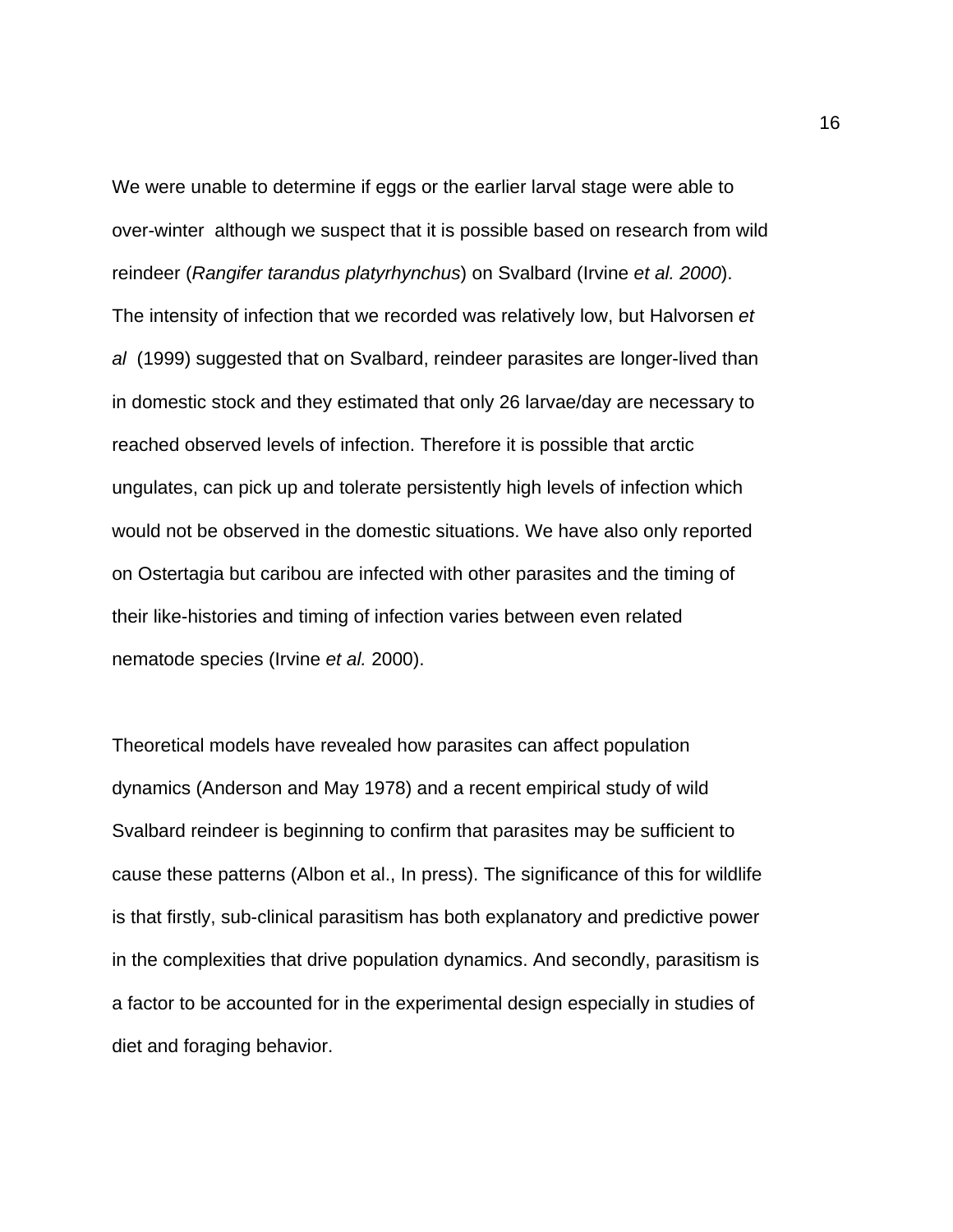### **5. 0 LINKS WITH PARALLEL STUDIES**

The project was a sub-project for the WKSS project - the Bathurst Caribou Calving Ground Studies: Influence of Nutrition and Human Activity on Calving Ground Location, (Griffith *et al.* 2001).

## **6.0 TRAINING ACTIVITIES AND RESULTS**

Opportunities for training were limited to demonstrations in the field on what the eggs and larvae looked like and techniques used to detect them.

# **7.0 EXPENDITURES AND SOURCES OF FUNDS**

As per terms of the annual contribution agreements, financial statements were provided to WKSS during the study.

# **8.0 SCHEDULE AND CHANGES**

Resources and time available did not permit us to collect data for the third objective (Evaluate the potential effect of climatic trends and variation on nematode larval survival).

## **REFERENCES**

Albon, S. D., A. Stein, R. J. Irvine, R. Langvatn, E. Ropstad, and O. Halvorsen. In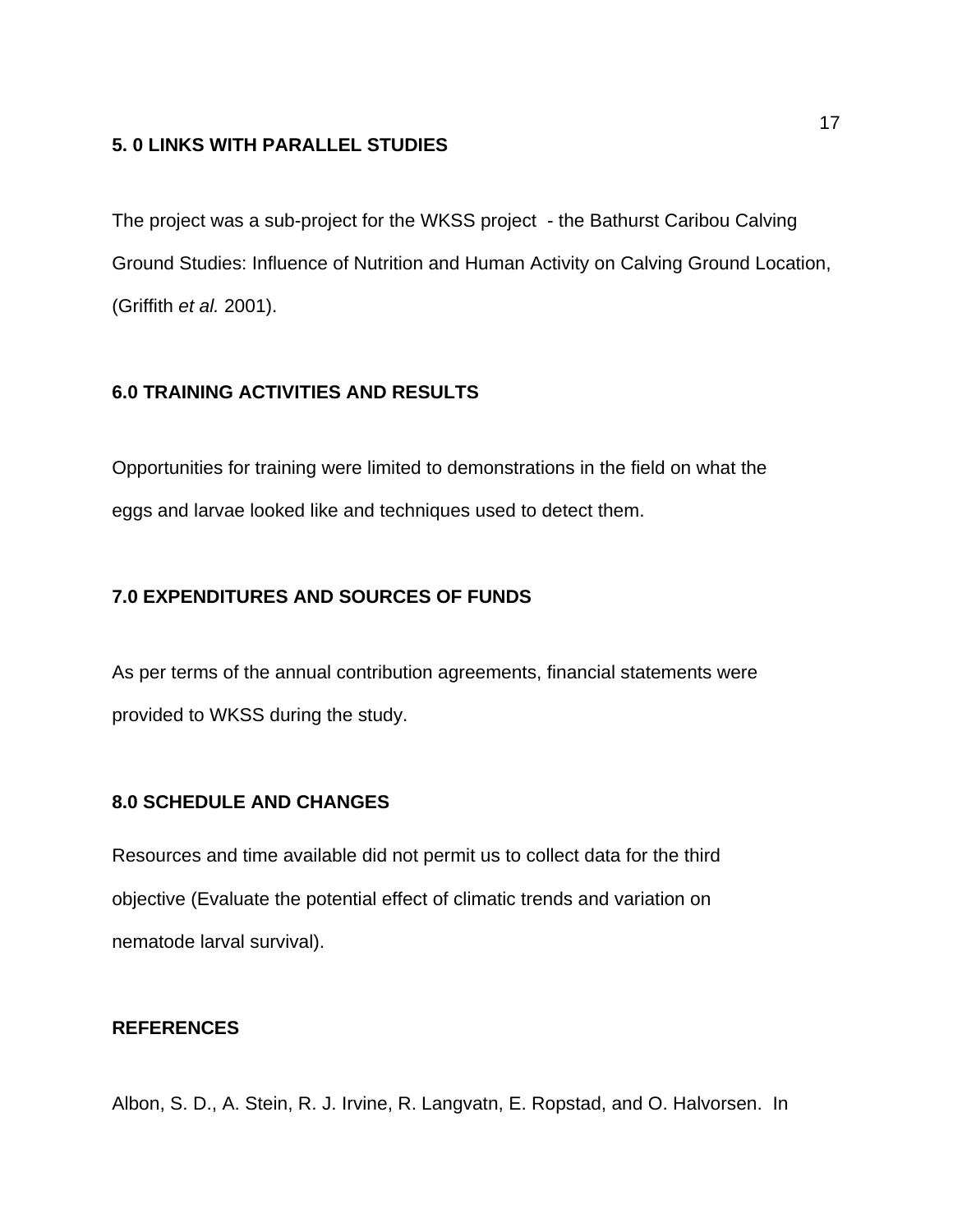press. The role of parasites in the regulation of reindeer populations. Proceedings of the Royal Society London, Series B .

- Anderson, R. M., and R. M. May. 1978. Regulation and stability of host-parasite population interactions. I. Regulatory processes. Journal of Animal Ecology 47:219-248.
- Armour, J. 1980. The epidemiology of helminth disease in farm animals. Veterinary Parasitology 6: 7-46.
- Arneberg, P., I. Folstad and A. J. Karter. 1996. Gastrointestinal nematodes depress food intake in naturally infected reindeer. *Parasitology* 112:213-219.
- Bailey, D. W., J. E. Gross, E. A. Laca, L. R. Rittenhouse, M. B. Coughenour, D. M. Swift, and P. L. Sims. 1996. Mechanisms that result in large herbivore grazing distribution patterns. Journal of Range Management 49:386-400.
- Gunn, A, and M. Sutherland. 1997. Surveys of the Beverly calving grounds, 1957- 1994. Dept. Resources, Wildlife, & Economic Development, Govt. Northwest Territories, Yellowknife, NT. File report 120. 119pp.
- Gunn, A., J. Dragon and J. Boulanger. 2001. Seasonal movements of satellite-collared caribou from the Bathurst herd. Final Report to the West Kitikmeot Slave Study Society, Yellowknife, NWT.80pp.
- Gunn, A. and J. Irvine. Submitted. Sub-clinical parasitism and ruminant foraging strategies – a review. Wildlife Society Bulletin.
- Griffith, B, A. Gunn, D. Russell, J. Johnstone, K. Kielland, S. Wolfe,and D. C. Douglas, 2001. Bathurst caribou calving ground studies: Influence of nutrition and human activity on calving ground location. Final report submitted to West Kitikmeot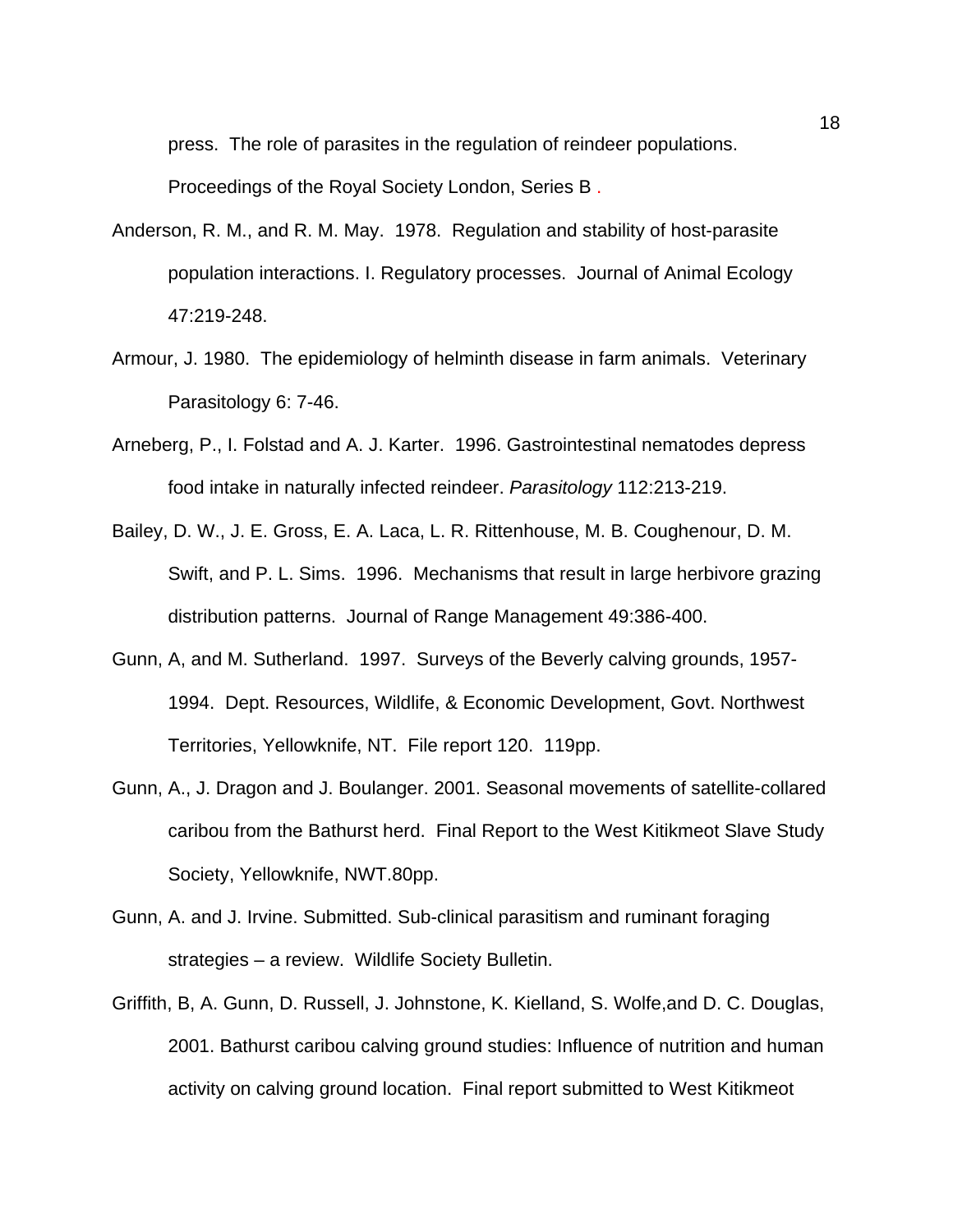Slave Study Society. Yellowknife, NWT.90pp

- Folstad, I., A. Nilsen, O. Halvorsen, and J. Andersen. 1991. Parasite avoidance: the cause of post-calving migrations in *Rangifer*? Can. J. Zool. 69:2423-2429.
- Halvorsen, O., A. Stien, J. Irvine, R. Langvatn, and S. Albon. 1999. Evidence for continued transmission of parasitic nematodes in reindeer during the Arctic winter. International Journal for Parasitology 29:567-579.
- Hoberg, E. P., A. A. Kocan, and L. G. Rickard. 2001. Gastrointestinal strongyles in wild ruminants from North America. Pages 193-227 *in* W. M. Samuel, M. J. Pybus, and A. A. Kocan, editors. Parasitic diseases of wild mammals. Iowa State University Press, Ames, Iowa, USA.
- Hutchings, M. R., I. Kyriazakis, D. H. Anderson, I. J. Gordon, and R. L. Coop. 1998. Behavioural strategies used by parasitized and non-parasitized sheep to avoid ingestion of gastro-intestinal nematodes associated with faeces. Animal Science 67:97-106.
- Hutchings, M. R., I. Kyriazakis, I.J. Gordon and F. Jackson. 1999. Trade-offs between nutrient intake and fecal avoidance in herbivore foraging decisions: the effect of feeding motivation and sward nitrogen content. Journal of Animal Ecology 68: 310-323.
- Irvine, R. J., A. Stein, O. Halvorsen, R. Langvatn, and S. D. Albon. 2000. Life-history strategies and population dynamics of abomasal nematodes of the high arctic Svalbard reindeer (*Rangifer tarandus platyrhynchus*). Parasitology 120:297- 312.Krebs, C. J. 1989. Ecological Methodology. Cambridge Press.

Maxwell, B. 1992. Arctic climate: potential for change under global warming. *In:* F.S.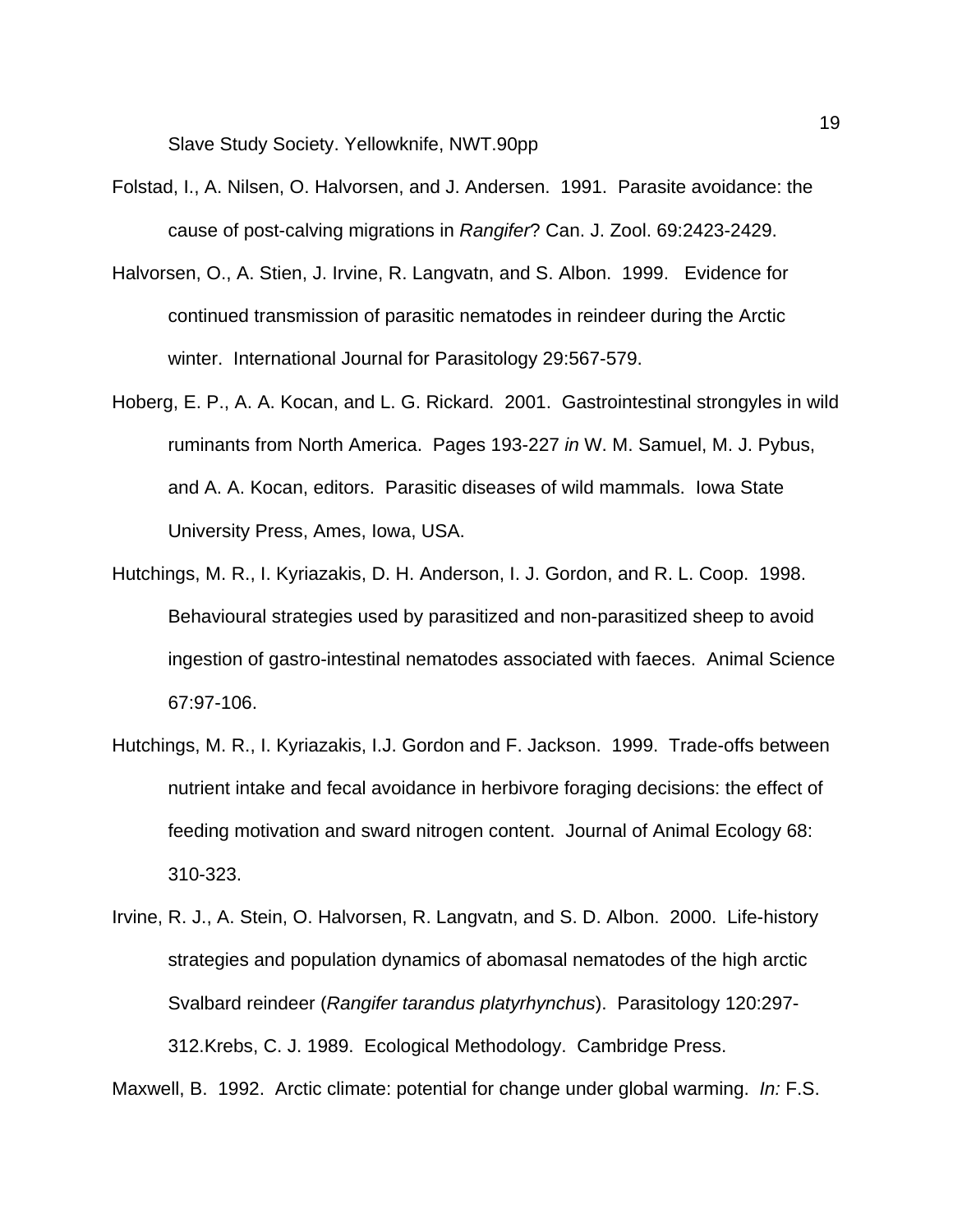Chapin, R. L. Jefferies, J. F. Reynolds, G. R. Shaver, J. Svoboda and E. W. Chu. Pages 11-34. Arctic ecosystems in a changing climate an ecophysiological perspective. Academic Press Inc., New York.

- Kutz, S. 2000. The Biology of *Umingmakstrongylus pallikuukensis*, a Lung Nematode of Muskoxen in the Canadian Arctic: Field and Laboratory Studies. Ph.D. thesis, University of Saskatchewan, Saskatoon, Saskatchewan.
- Sly, P.G.; L. Little; E. Hart & J. McCullum 1999. "State of Knowledge Report: West Kitikmeot Slave Study Area." Yellowknife: West Kitikmeot / Slave Study Society. 241p.
- Spalinger, D. E., T. A. Hanley, and A. C. Robbins. 1988. Analysis of the functional response in foraging in the Sitka black-tailed deer. Ecology 69:1166-1175.
- Trudell, J., and R. G. White. 1981. The effect of forage structure and availability on food intake, biting rate, bite size and daily eating time of reindeer. Journal of Applied Ecology 37:31-36.
- van der Wal, R., J. Irvine, A. Stien, N. Shepherd, and S. D. Albon. 2000*a*. Faecal avoidance and the risk of infection by nematodes in a natural herbivore population. Oecologia 124:19-25.
- van der Wal, R., J. Irvine, A. Stien, N. Shepherd, and S. D. Albon. 2000*a*. Faecal avoidance and the risk of infection by nematodes in a natural herbivore population. Oecologia 124:19-25.
- van der Wal, R., N. Madan, S. van Lieshout, C. Dormann, R. Langvatn, and S. D. Albon. 2000*b*. Trading forage quality for quantity? Plant phenology and patch choice by